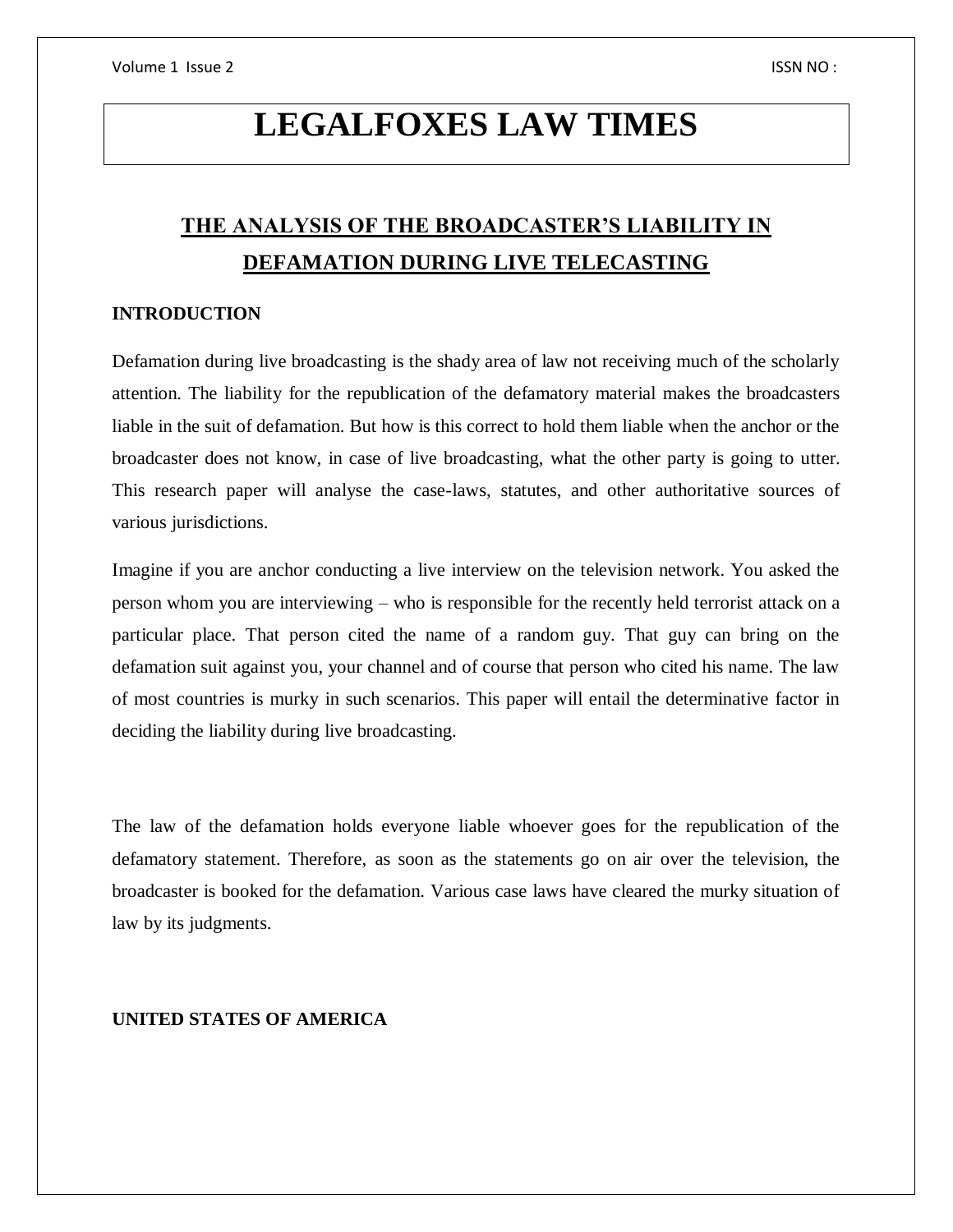#### Volume 1 Issue 2 ISSN NO :

In the famous case of Adams v. Frontier Broadcasting Company<sup>1</sup>, Bob Adams, a businessman and active politician of Wyoming, sued the owner of KFBC radio- Frontier, when the live caller on the radio talk show- "Cheyenne Today" defamed him. The caller said that Mr. Adams "had been discharged as Insurance Commissioner for the dishonesty."<sup>2</sup> She earlier remarked that she had the prepared statement to speak about him. Mr. Adams being a politician was a public figure, therefore the Supreme Court of Wyoming asked him to prove the presence of "actual malice" (following the precedent of New York Times v. Sullivan<sup>3</sup>) on the part of the radio company owner, to make him liable. The politician argued that the failure on the part of the station to employ the electronic delay system intended the presence of actual malice on his part. But the court refused to take this argument and remarked that the radio station was not having any knowledge of the contents of that live caller and thus could not have held them to be false before the broadcasting of the call. Therefore, the radio company was not liable. The court also mentioned that the establishment of "reckless disregard" to prove the actual malice lies upon Adams and his duty was to point towards such factual records which could prove that Frontier entertained serious doubts regarding the truth of this publication. Since the station was not having any knowledge of the contents of the caller, Adams could not establish the presence of actual malice. The court had also mentioned about the decision of Sullivan case where the Supreme Court categorically mentioned about the fact that the knowledge of the statement being false is one of the conclusive factors in the determination of the liability, and also the failure to investigate the statement did not amount to the presence of actual malice in the conduct of the radio company, and neither then deprivation of the chance to check the information and form the conclusion concerning falsity as to truth.<sup>4</sup> The court further mentioned that the broadcasting industry was being heavily regulated by the federal government, so the requirement of delay technology might lure the broadcaster to take out the comments with which the broadcaster did not agree.<sup>5</sup>

 $\overline{\phantom{a}}$ 

<sup>1</sup>555 P.2d 556 (Wyo. 1976).

<sup>&</sup>lt;sup>2</sup>Mathew D. Bunker and Clay Calvert, "Defamation Live": The Confusing Legal Landscape of Republication in Live Broadcasting and a Call for a "Breaking News Doctrine", Volume 39 No. 4, Columbia Journal of Law and Arts, 497, 503 (2016), 2-39.4-Calvert. <sup>3</sup>376 U.S. 254 (1964).

<sup>4</sup>555 P.2d 556 (Wyo. 1976).

<sup>5</sup>555 P.2d 556 (Wyo. 1976).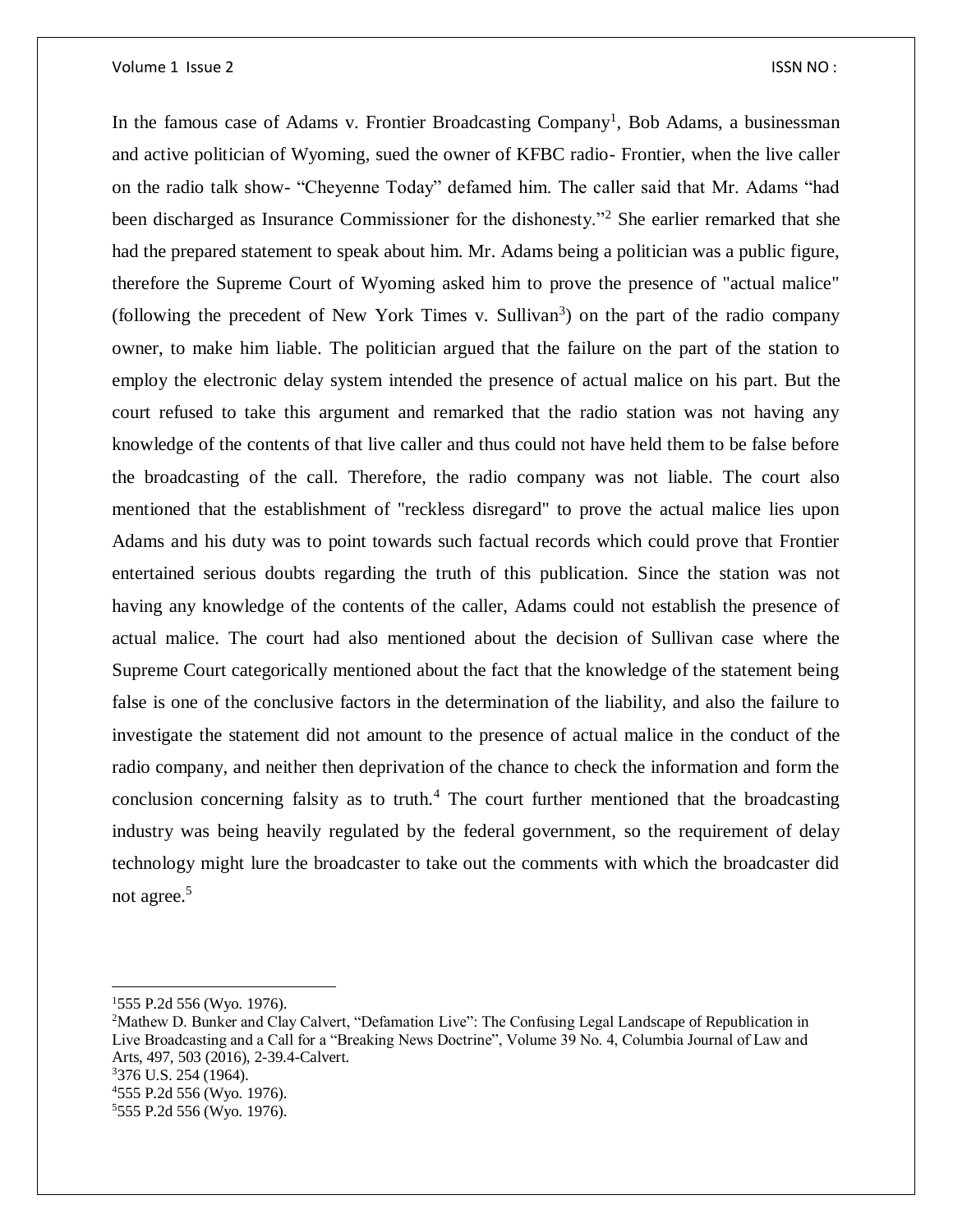In another case of Brecht v. Fisher Communications, Inc.,<sup>6</sup> Paul Brecht, an endorser of the local political contestant, prosecuted the Fisher Communications radio station for defamation after the anonymous callers (two in number) accused him of having been the offender of domestic violence during the morning talk show. The court regarded the plaintiff as the limited purpose public figure. It also held that the talk show hosts had failed to check the veracity of the anonymous callers' statements before the time it got aired. In the end, Brecht was not allowed to get any action against the company on his failure of the demonstration of the presence of actual malice.

In Demman v. Star Broadcasting Company,<sup>7</sup> the unknown caller called the radio station on the Election Day and verbally attacked a local political candidate. The case was different in the manner that it was equipped with the electronic delay system but the persons at the station failed to press that panic button. The Utah Supreme Court held that the failure to press the panic button was not enough to be regarded as the actual malice on the part of the station, and thus the judgment came into the favour of the radio station.

In another case of this nature – Snowden v. Pearl River Broadcasting Corporation<sup>8</sup>, callers during the live show of the radio accused the plaintiffs (including a local doctor) of selling the illegal drugs. The radio station, in this case, was not having any delay equipment. Although the radio defended itself on similar grounds, it also mentioned an important point. It claimed that the statements were concerning the private individuals being involved in matters of public interest. This distinction between public and private individuals was not well-received later after the decision of the Rosenbloom v. Metromedia, Inc.<sup>9</sup>.

The reasoning derived from the above-mentioned cases is that in the situation of the live broadcasting, the broadcaster does not have any time to assess the veracity of the statement as the statement is already been transmitted, therefore reckless disregard cannot be established in such cases. A reasonable amount of time is required to make the judgment regarding the veracity of the spoken statement. That could not have happened during live broadcasting owing to the paucity of time. Therefore, the defence of actual malice did not work in these cases.

 $\overline{a}$ 

<sup>6</sup>2011 WL 1120506, 160 Wash. App. 1040 (2011).

<sup>7</sup>497 P.2d 1378 (Utah 1972).

<sup>8</sup> 251 So. 2d 405 (La. Ct. App. 1971).

<sup>&</sup>lt;sup>9</sup> 403 U.S. 29 (1971).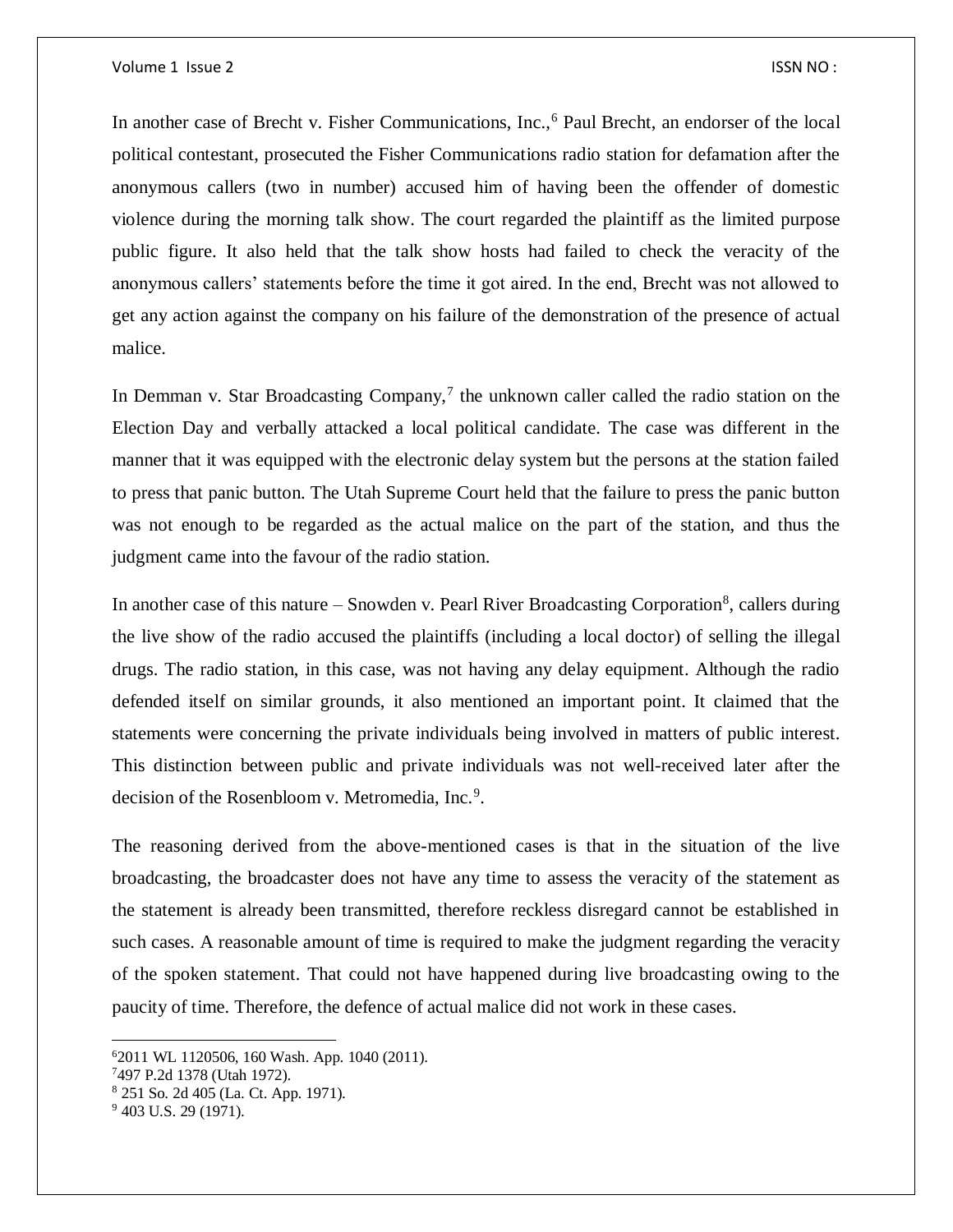There have been many statutes that provide statutory protection to the broadcasters during the live telecasting of any defamatory remarks by the third parties. The peremptory requirement of these statutes is the proof by the plaintiff that the defendant was negligent in his conduct. For instance, the statute of Virginia in this regard protects the owners and operators of the broadcasting stations and its agents from the liability if the plaintiff is not able to prove that the broadcasters "failed to exercise due care to prevent the publication or utterance of such statement, in such broadcast."<sup>10</sup> In the same way, the statute of South Dakota states that to prove the liability of the broadcasters, the plaintiff has to prove that the broadcaster "failed to exercise due care to prevent the publication or utterance of such statement in such broadcast."<sup>11</sup>

There are also some states in America which place the burden of proof of negligence on the side of the broadcaster. For example, the statute of state Ohio protects the broadcasters only when they prove that "the owner, licensee, or operator exercised reasonable care to prevent the publication or utterance of the statement in such broadcast time."<sup>12</sup>

Numerous statutes are protecting the broadcasters from the liability when the defamatory remarks are made by the persons contesting for the political office. The statute of Ohio also provides for the exemption in cases where it is mandated by the federal government or any act or ruling under it. These types of provisions do not carry the component of negligence with them as the broadcaster is not entrusted with any legal duty, in such scenarios, to censor the speech.

After the famous cases of Sullivan<sup>13</sup>, and Gertz v. Welch, Inc.<sup>14</sup>, the statutes of most states require that there must be the element of negligence in case of private individuals' charge of defamation against the broadcasters. It must be acknowledged that the reasonable protection in case of live and spontaneous defamatory remarks made by the third parties is available in the cases of public officials only. In the case of private individuals, the statutes mostly mention the element of negligence to prove. However, the proving of negligence is very subjective in the sense that the element to prove negligence may differ from jurisdiction to jurisdiction.

### **INDIA**

 $\overline{\phantom{a}}$ 

<sup>10</sup>VA. CODE ANN. § 8.01-49 (2015). <sup>11</sup>S.D. CODIFIED LAWS § 20-11-6 (2015). <sup>12</sup>OHIO REV. CODE § 2739.03(B) (2015). <sup>13</sup>376 U.S. 254 (1964). 14418 U.S. 323 (1974).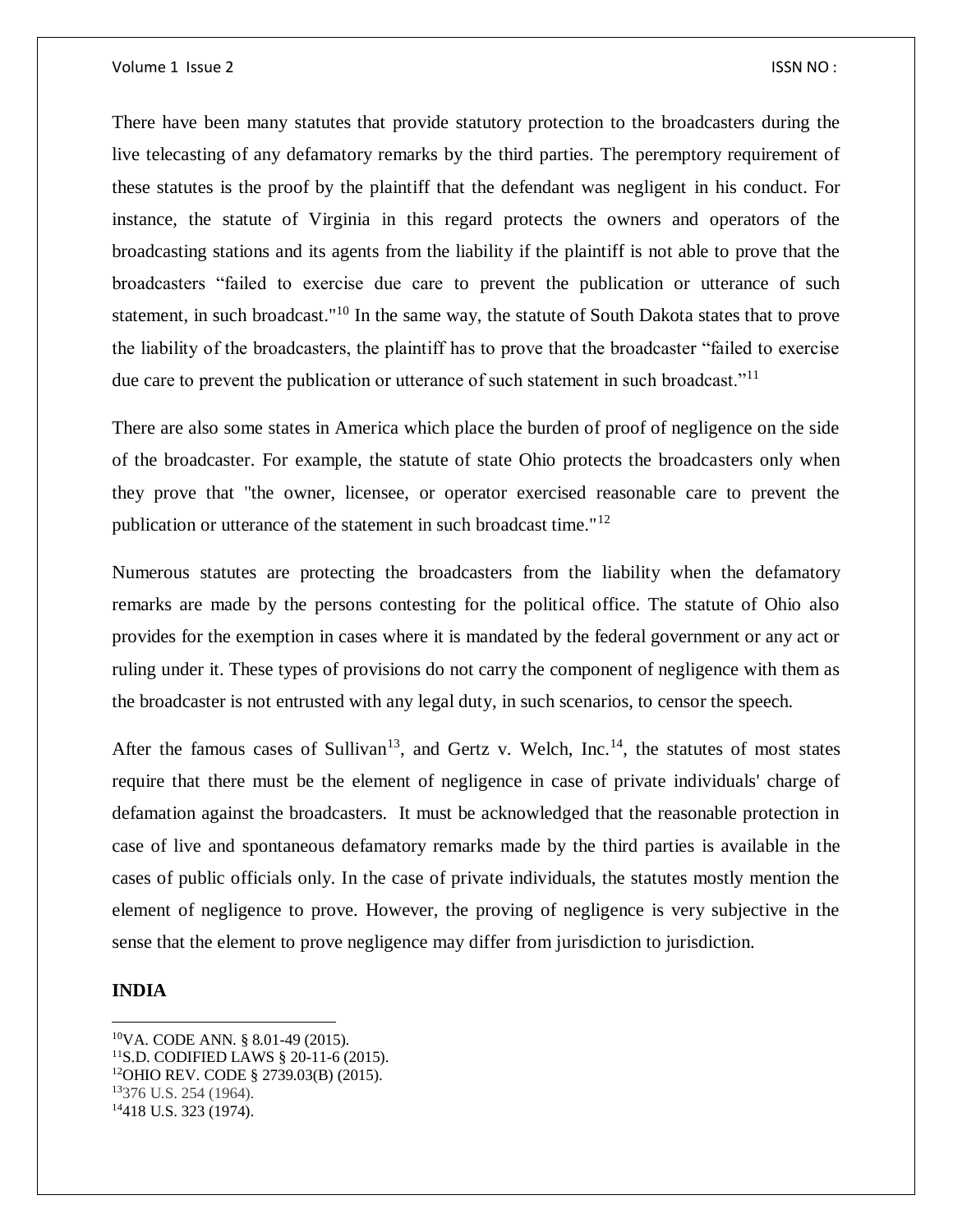#### Volume 1 Issue 2 ISSN NO :

 $\overline{\phantom{a}}$ 

In India, defamation is widely dealt with under criminal law. Indian Penal Code defines the defamation under section 499 IPC<sup>15</sup> as "Whoever, by words either spoken or intended to be read, or by signs or by visible representations, makes or publishes any imputation concerning any person intending to harm, or knowing or having reason to believe that such imputation will harm, the reputation of such person, is said, except in the cases hereinafter expected, to defame that person". Section 500<sup>16</sup> states the quantum of punishment in the case of criminal defamation. A person liable for the defamation can be punished with simple imprisonment for a term of 2 years or fine or with both. Section  $501^{17}$  deals with the situation "when someone prints or engraves" any material with the knowledge that it is defamatory, that person can be punished with the simple imprisonment up to two years or fine, or both". While section  $502<sup>18</sup>$  states that when someone "sells or offers to sell the defamatory material with the knowledge that it is defamatory, that person can be punished with the simple imprisonment up to two years or fine, or both".

However, the code does not specifically deal with the matters concerning the live defamation. That's why it has been dealt with separately by the News Broadcasting Standard Authority  $(NBSA)^{19}$  in one of its guidelines for the broadcasters titled- "Guidelines on Broadcast of Potentially Defamatory Content".

The guidelines strictly mention that the broadcasters must edit the sensitive matter to minimize the liability they can suffer in such matters. The news anchor or the presenter is prohibited from asking any derogatory or the judgemental statements during the programs. According to the norms, the news channels are prohibited from reporting the derogatory or derisive content. The guidelines also mention the situation of the "live" broadcast. It states that "if a potentially defamatory or libellous statement is made by a person, the news channel should take immediate steps to disclaim it". It further mentions that "Before reporting any accusation or allegation the version of the person affected must be obtained and aired simultaneously with the accusation or allegation to give a complete picture to the viewer. In the event of inability to obtain the version

<sup>15</sup> Indian Penal Code, 1949, § 499, No. 45, Imperial Legislative Council, 1860 (India).

<sup>16</sup> Indian Penal Code, 1949, § 500, No. 45, Imperial Legislative Council, 1860 (India).

<sup>17</sup> Indian Penal Code, 1949, § 501, No. 45, Imperial Legislative Council, 1860 (India).

 $18$  Indian Penal Code, 1949, § 502, No. 45, Imperial Legislative Council, 1860 (India).

<sup>&</sup>lt;sup>19</sup>News Broadcasting Standards Authority is an independent body of the News Broadcaster Association to consider and adjudicate the complaints related to the broadcasts.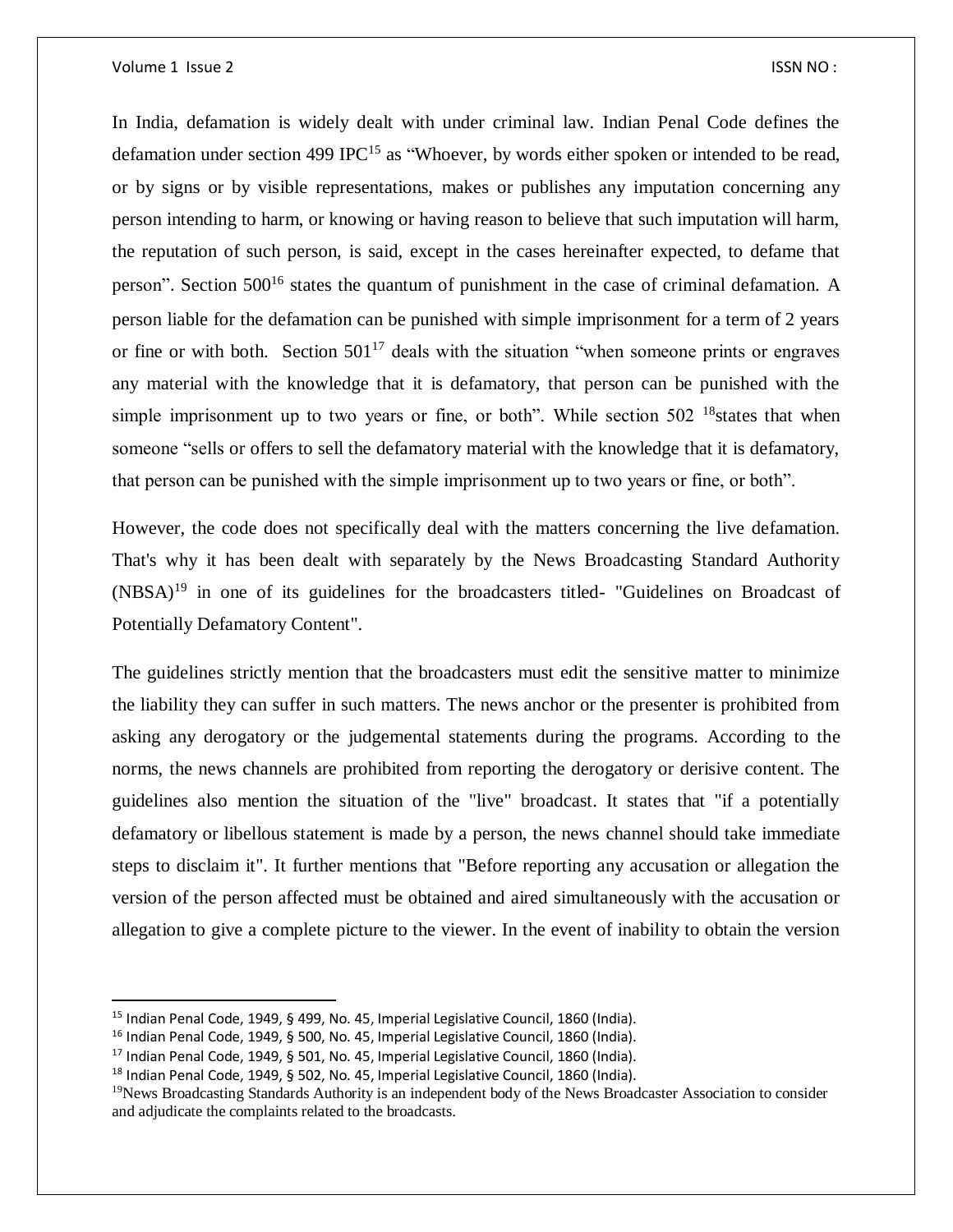of the affected person(s) within a reasonable period, the same should be aired simultaneously and authentic contemporaneous records of the effort made should be maintained."

The channel must check the veracity and credibility of the news and programs, and the channel must not become the platform for spreading the animosity.

As per the norms of "Journalistic Conduct", issued by the Press Council of India<sup>20</sup>, insertion of out-of-context and irrelevant statements likely to malign a person or an organization must be eschewed. Although the guidelines deal comprehensively with newspapers, it could be inferred that the journalists are required to screen out the defamatory remarks beforehand, if they could.

#### **EUROPEAN COURT OF HUMAN RIGHTS**

 $\overline{a}$ 

The European Court of Human Rights (ECTHR) has said on multiple occasions "Not only does the press have the task of imparting such information and ideas: the public also has a right to receive them. Were it otherwise, the press would be unable to play the vital role of public watchdog." It also has mentioned that the right to freedom of the press does not only belong to

<sup>&</sup>lt;sup>20</sup>The Press Council of India is a statutory and adjudicating organization in India formed by the Parliament in 1966.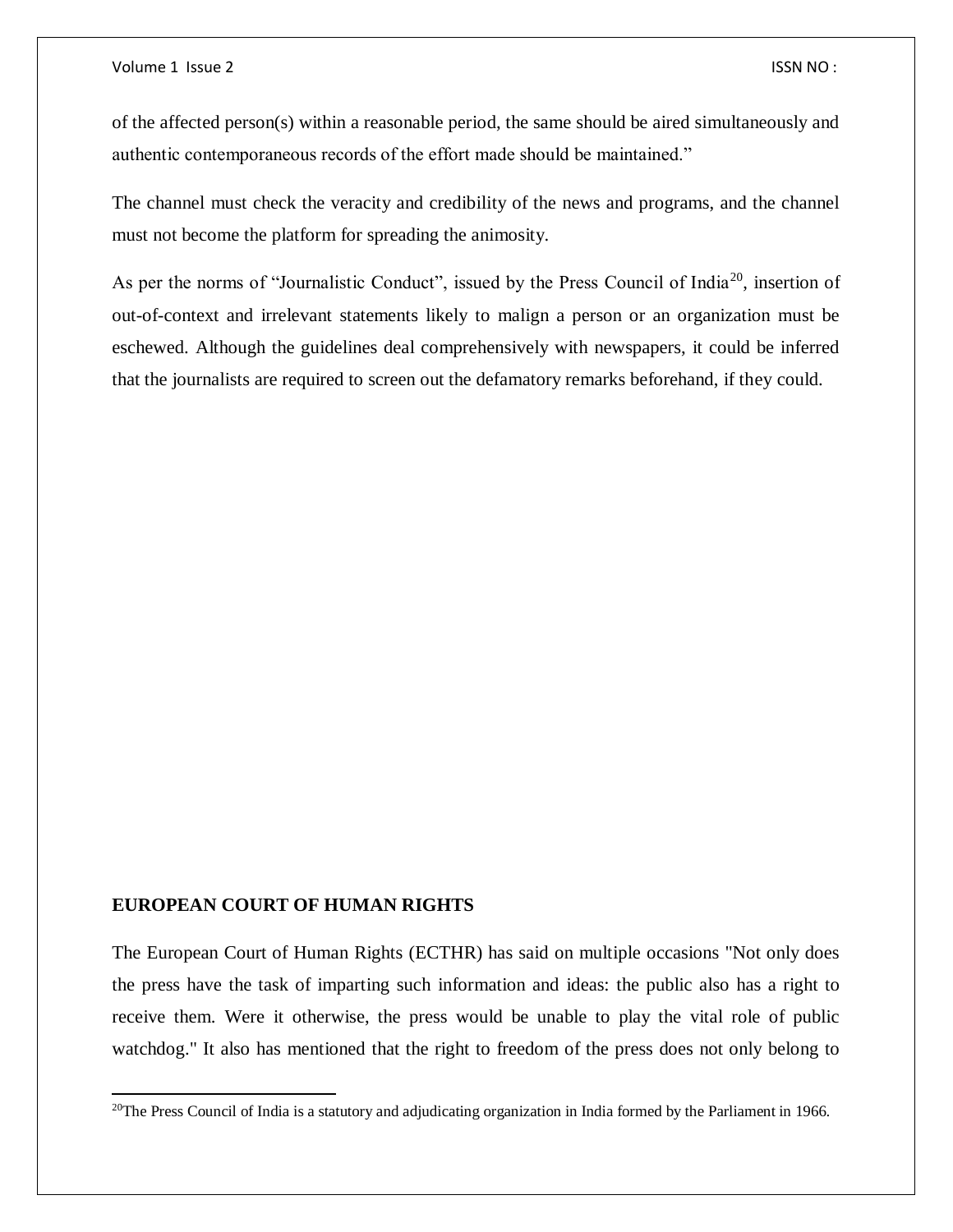the individual journalists but also to those "who write, edit and publish, but also by those who read". $^{21}$ 

Many of the journalists spend their time reporting the words of the other people, or in case of telecasting, interviewing or discussing the important issues with someone or others. The European Court of Human Rights has dealt with multiple cases where the national courts of the country have considered the journalists liable for the statement of the others. The stand of the European Court is a great sigh of relief as many countries still see it as the fault of the journalists.

In the case of Jersild v. Denmark<sup>22</sup>, this situation was dealt with by the court, though the case was not about the defamation. Jersild, a journalist of Denmark, made a television documentary having "a group of neo-Nazi youths". During the documentary, the people of this group made several offensive racist statements. On receiving many public complaints against the documentary, the authorities prosecuted the subjects of that documentary and Jersild, and convicted them under "the racial hatred laws".

The European Court made a remarkable observation during this case. It stated that the courts do not have any role in determining the working of the journalists. It mentioned that "*the methods of objective and balanced reporting may vary considerably, depending among other things on the media in question. It is not true for this court, nor for the national courts for that matter, to substitute their views for those of the press as to what technique of reporting should be adopted by journalists*."<sup>23</sup>

The court further stated that "*taken as a whole, the feature could not objectively have appeared to have as its purpose the propagation of racist views and ideas. On the contrary, it sought – through an interview- to expose, analyse and explain this particular group of youths, limited and frustrated by their social situation, with criminal records and violent attitudes, thus dealing with specific aspects of a matter that already then was of great public concern*." Thus, "*the punishment of a journalist for assisting in the dissemination of statements made by another person in an interview would seriously hamper the contribution of the press to the discussion of* 

 $\overline{a}$ 

 $21$ CC, 29 July 1986, 110.

<sup>22</sup>Application No. 15890/89, Judgment of 23 September 1994, para 31.

<sup>23</sup>Jersild vs. Denmark, Application No. 15890/89, Judgment of 23 September 1994, para 31.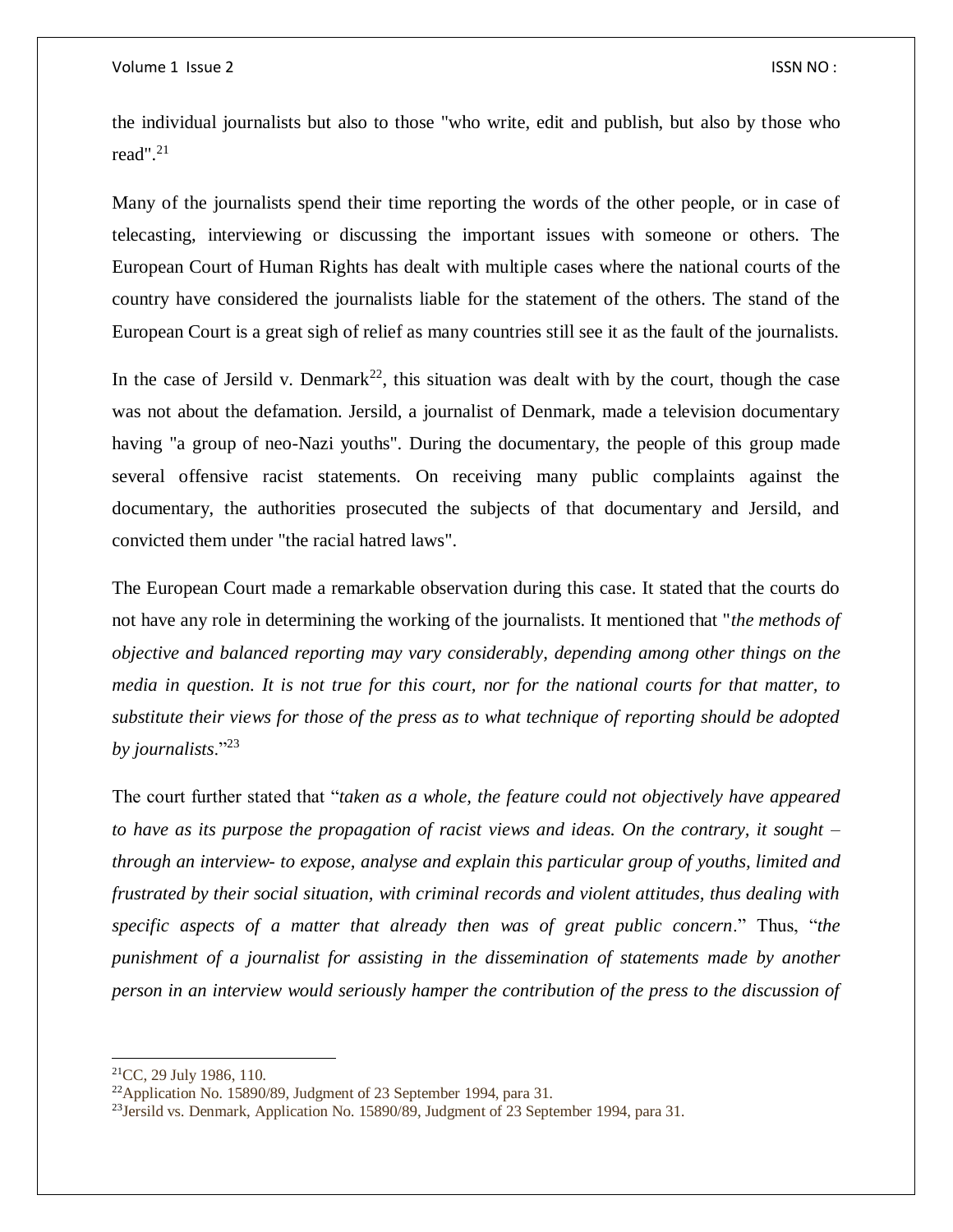*matters of public interest and should not be envisaged unless there are particularly strong reasons for doing so.*"

Recently, NikitasLionorakis<sup>24</sup>, a Greek broadcaster, was held liable for the defamation and instructed to fine to the individual who was insulted by the guest interviewed during the live telecasting of that interview. The European Court stated that the rights of the broadcaster under Article 10 were violated owing to the lack of ability for the remarks of the individual during the live broadcast. The court reiterated *"..requiring that journalists distance themselves systematically and formally from the content of a statement that might defame or harm a third party is not reconcilable with the press's role of providing information on current events,*  opinions*, and ideas.*" <sup>25</sup> It should be taken prima facie that the journalists are not associated with the opinions of others held during the live interview or any other interview, and should not be booked for the same, given that they have not endorsed the views of the interviewee.

# **THE CASES OF RADIO BROADCASTING**

The cases of defamation arising during the live telecast of any program in television are analogous to the broadcasting of any radio program. Multiple case laws are bringing out the factors determining the liability of the broadcasters during the radio programs.

In the case of Summit Hotel Co. V. National Broadcasting Company<sup>26</sup> the broadcasting company leased its facilities to any advertiser, which subsequently hired a performer to speak on "a series of programs" sponsored by the other company. As per the facts of the case, there was a prepared script which the performer was supposed to speak, but during the broadcast, he made an extemporaneous remark against the plaintiff. Consequently, the plaintiff bought the suit of defamation against the broadcasters. The broadcasters were not held liable for the statements of the performer as he did not speak the scripted lines. This case brings on the important point of checking the statements by the broadcasters before it goes on air. But the broadcasters are not held liable for the statements which are not scripted or spoken instantaneously by the speaker.

 $\overline{a}$ 

 $^{24}$ Lionarakis vs. Greece, Application No. 1131/05, Judgment of 5 July 2007.

 $25$ Ibid 24.

<sup>26</sup>8 A.2d 302, 336 Pa. 182.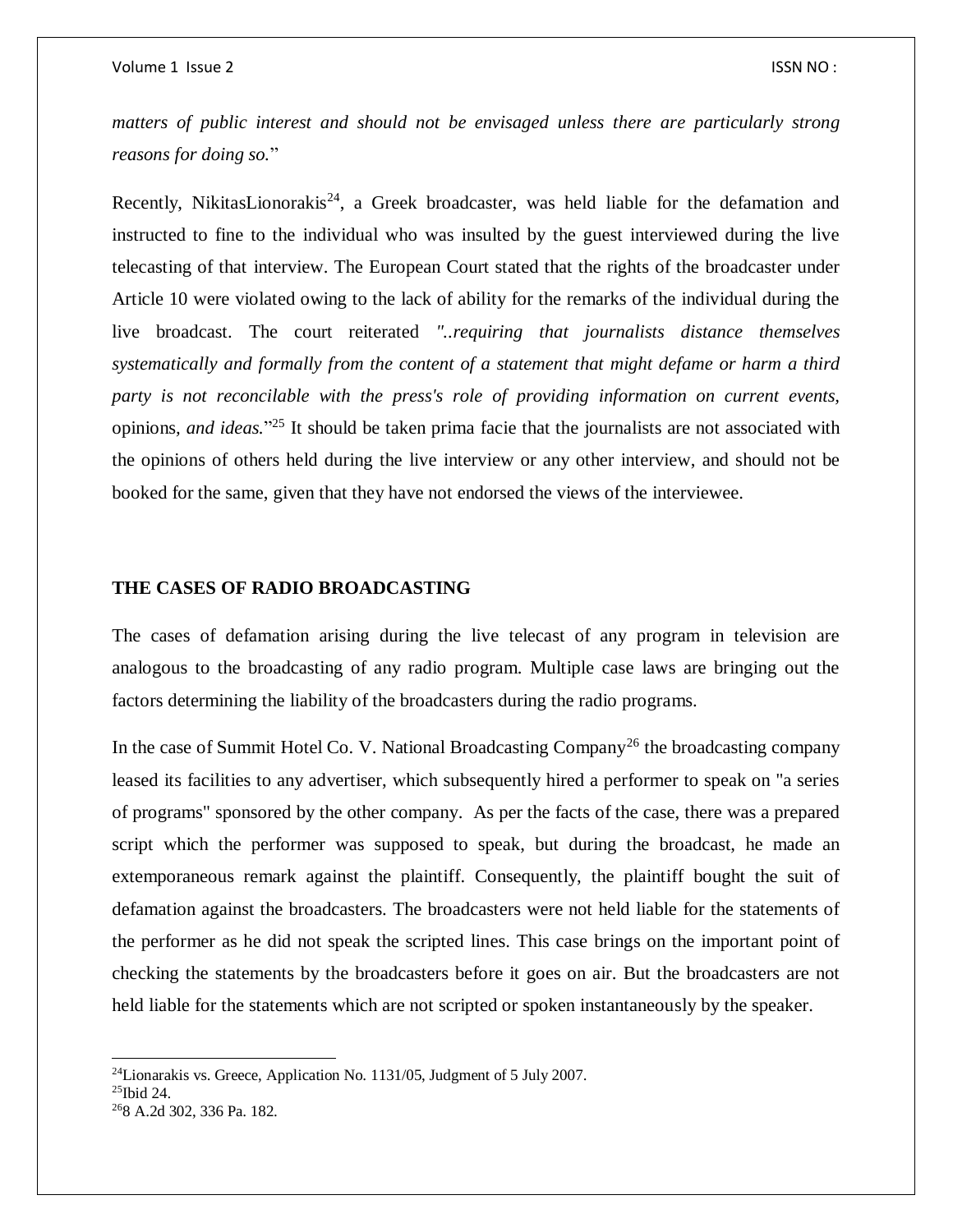In the same case like this, but the change in the material facts, where the speaker made the defamatory remarks from the scripted writings. The broadcaster was held liable by the court for the offense of defamation.<sup>27</sup> The court, in the earlier case, commendably prevented itself from making the decision harsh and unreasonable as holding someone liable for what is beyond the control for him. But such defence is only available when the broadcaster can show that he has employed the "due care" in the matter. Otherwise, he may be booked for slander.

# **ENGLAND**

In England, the cases of defamation are adjudicated based on the case laws and Defamation Act,  $2013^{28}$ . Though the act does not deal with the peculiar situation explicitly, the broadcaster is allowed to avoid the liability in case of defamation during the live program if the broadcaster can prove that

- 1. The statement was made in such circumstances that they couldn't have the control over the person making the defamatory remark.
- 2. They have taken the "reasonable care" with regards to the production, and did not know any reason to believe "that they were contributing to the publication of the defamatory remarks".

The abovementioned conditions are the complete defence to the defamation for the broadcasters in addition to the defence of truth. However, it is pertinent to take note of the fact that the presenters must take immediate as well as the effective action to "distance the program and the broadcaster from the offending remark, which must not be repeated.

There are various guidelines issued by the authorities regulating the broadcasting network regarding the broadcasting procedure. In this, it is mentioned specifically how to deal with the situations of live defamation. For instance, if a defamatory remark is published during the live broadcast, then the commissioning editor must, within the reasonable time possible and within 24 hours, brief the program makers and give the full report regarding it to the editorial head, the chief creative officer and the lawyer advising the program.

 $\overline{\phantom{a}}$ 

<sup>27</sup>Sorenson v. woods (1932), 123 Neb. 348, 243 N. W. 82.

<sup>28</sup>2013 c 26.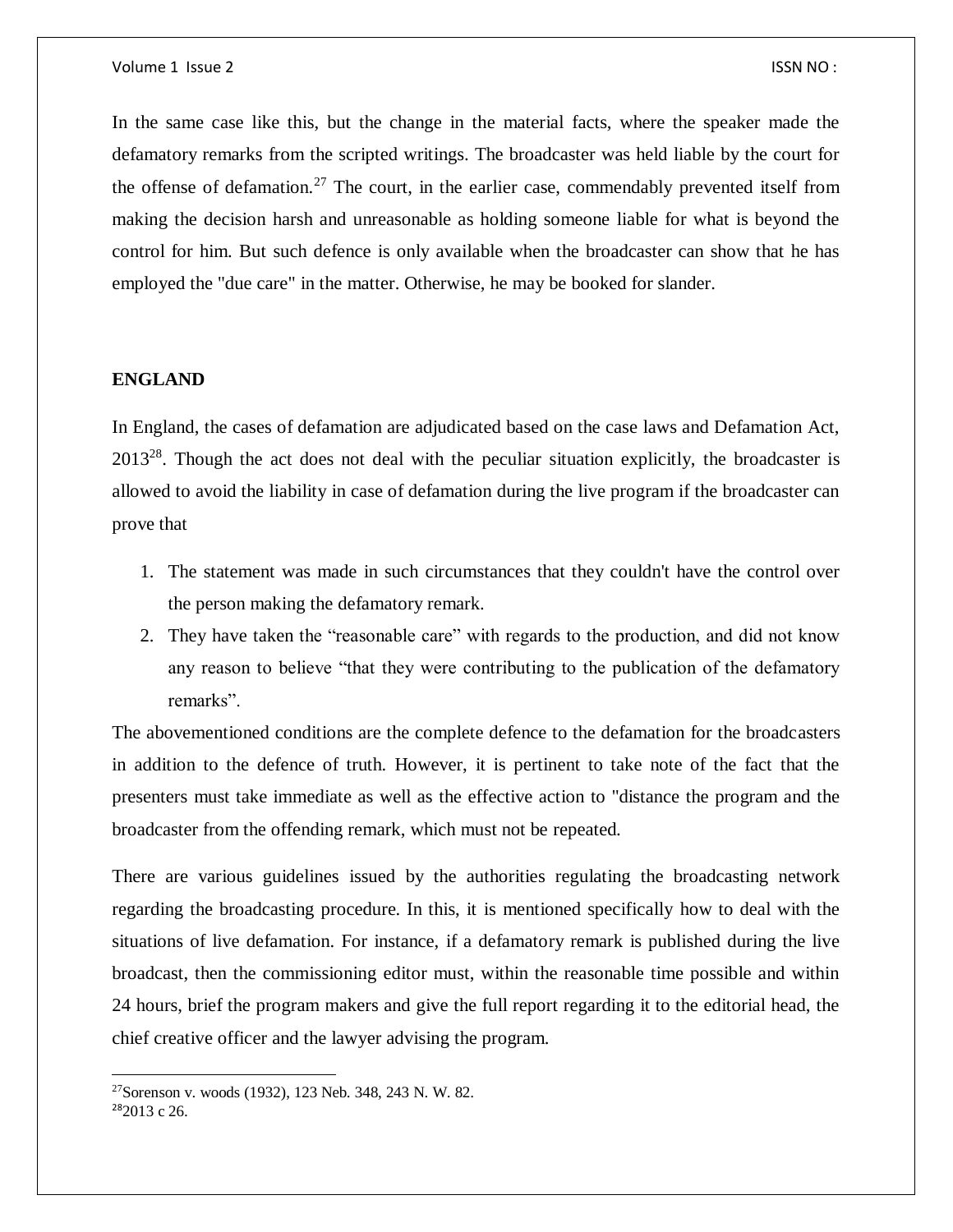The channel is provided with the options of distancing itself from the libellous remark by stating in this regard, and apologizing for it if deemed necessary. This thing is mostly done by the anchors or the presenter of the live- show issuing the apology during the ongoing telecast. They must not refer to that remark afterward.The remarks should be edited from the repeat telecast of the program.

## **CONCLUSION**

It has been seen that there are relatively few countries that have made comprehensive legislation on this aspect of the defamation. In India, this aspect is not embedded in the sections dealing with the topic of defamation in the Indian Penal Code. Although the guidelines have been issued by the television channels in this respect which have been mentioned before, a more comprehensive legal framework should be framed for this situation. The journalists must be able to perform their jobs without any fear of being sued for the comments spoken by someone else without their endorsement.

The United States of America has dealt with this situation better than the rest of the countries. The statutes passed by the states of the USA have proved to be the milestones in providing the directions to frame some guidelines on this murky area of law. Also, the rules determining the liability of the broadcasters in the defamation during the radio –broadcast can be analogous to that of defamation during live telecasting. Therefore, the laws of the USA concerning this area are nonetheless effective than the other countries currently.

One of the most remarkable things is the stand of the European Court of Human Rights in this respect. They have guided the national countries, which have prosecuted the journalists for the statements of the others, to adopt a more rational and fair approach towards the journalists. The European Court of Human Rights has even remarked that the journalists should not be booked for the statements of others, lest the freedom of the press should be compromised. This point of view regarding journalism or media at large from the perspective of international law proves to be the essential backup for this niche area of law.